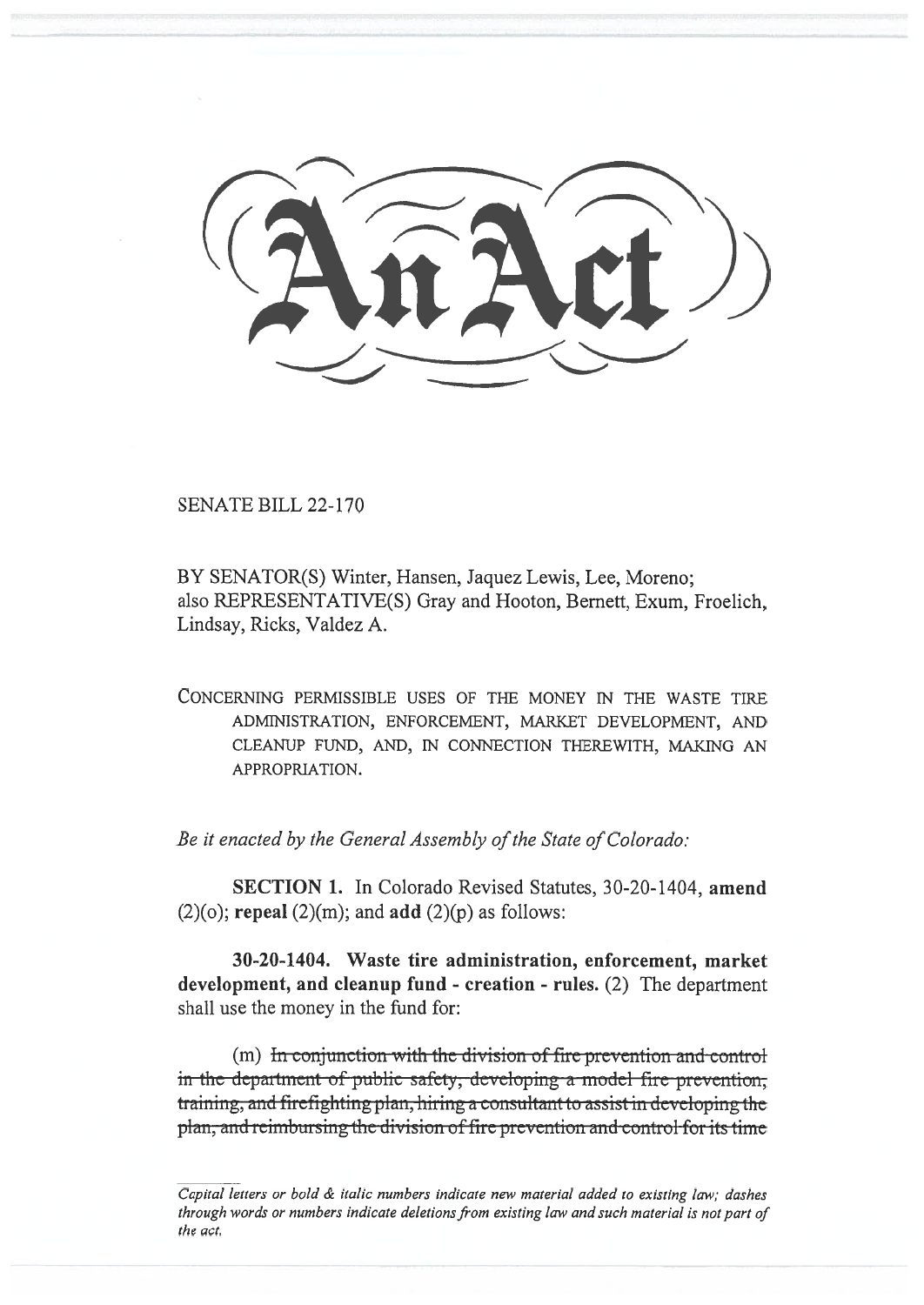spent assisting the department in implementing this subsection  $(2)(m)$ ; and

(o) Encouraging waste tire market development; AND

(p) REIMBURSING THE DIVISION OF FIRE PREVENTION AND CONTROL IN THE DEPARTMENT OF PUBLIC SAFETY FOR:

(I) INSPECTIONS OF FACILITIES WHERE WASTE TIRES ARE PRESENT CONDUCTED BY THE DIVISION TO DETERMINE WHETHER THE WASTE TIRE COLLECTION FACILITIES, WASTE TIRE PROCESSORS, AND WASTE TIRE MONOFILLS ARE IN COMPLIANCE WITH THE RULES PROMULGATED BY THE DIRECTOR OF THE DIVISION PURSUANT TO SECTION 24-33.5-1203.5 (2); AND

(II) TECHNICAL AND OTHER ASSISTANCE THE DIVISION PROVIDES TO THE DEPARTMENT OR THE PUBLIC RELATED TO WASTE TIRES, INCLUDING ASSISTANCE RELATED TO:

(A) THE DEVELOPMENT OF FIRE PREVENTION EDUCATION MATERIALS; AND

(B) REVIEW OF FIRE PREVENTION PLANS.

SECTION 2. Appropriation. (1) For the 2022-23 state fiscal year, \$77,780 is appropriated to the department of public health and environment for use by the hazardous material and waste management division. This appropriation is from the waste tire administration, enforcement, market development, and cleanup fund created in section 30-20-1404 (1), C.R.S. To implement this act, the division may use this appropriation for waste tire program administration and cleanup program enforcement.

(2) For the 2022-23 state fiscal year, \$77,780 is appropriated to the department of public safety for use by the department. This appropriation is from reappropriated funds received from the department of public health and environment under subsection (1) of this section. To implement this act, the department may use this appropriation as follows:

(a) \$44,680 for use by the division of fire prevention and control for personal services, which amount is based on an assumption that the division will require an additional 0.5 FTE;

PAGE 2-SENATE BILL 22-170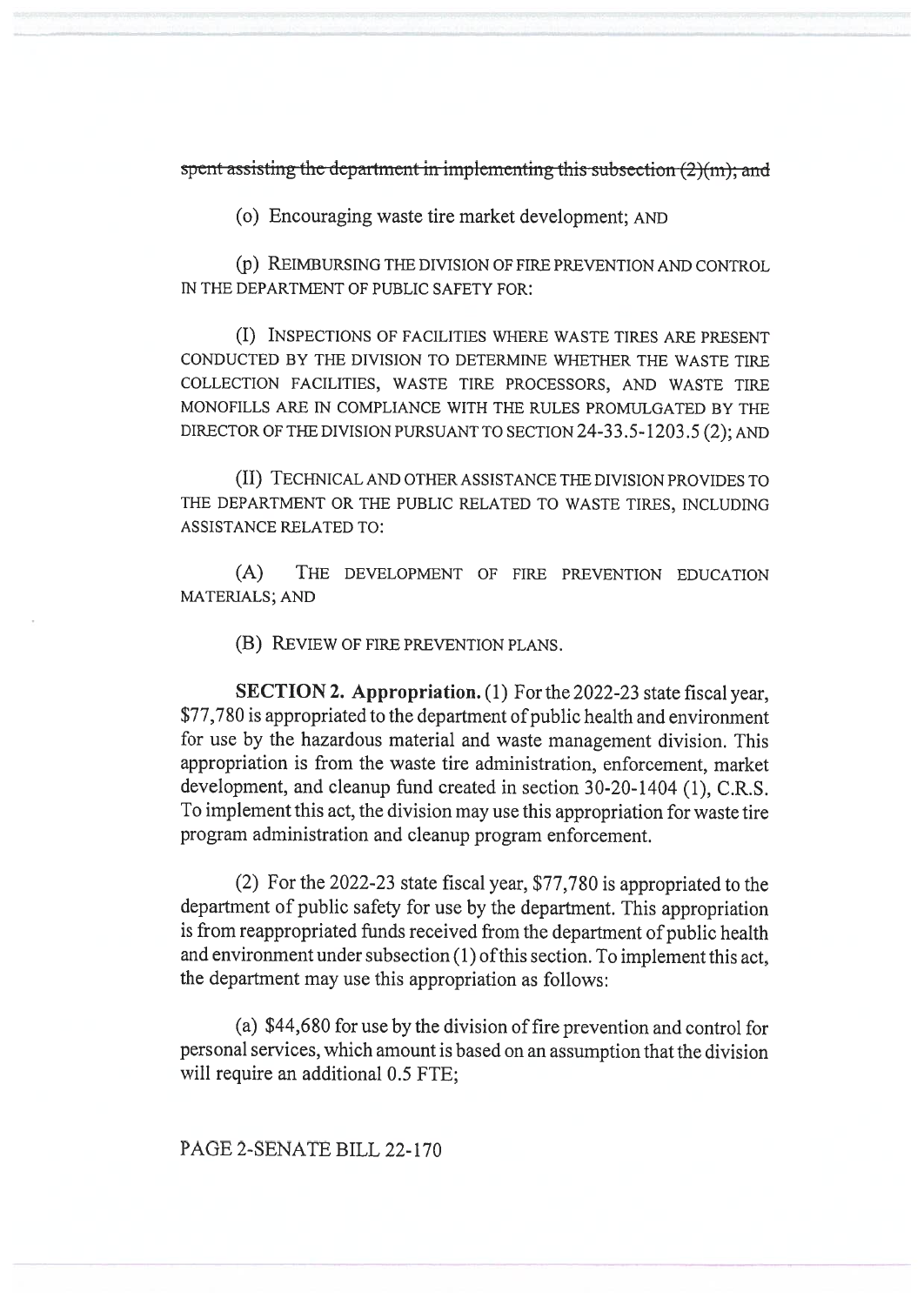(b) \$23,433 for use by the division of fire prevention and control for operating expenses; and

(c) \$9,667 for vehicle lease payments.

(3) For the 2022-23 state fiscal year, \$9,667 is appropriated to the department of personnel. This appropriation is from reappropriated funds received from the department of public safety under subsection (2)(c) of this section. To implement this act, the department of personnel may use this appropriation to provide vehicles to the department of public safety.

SECTION 3. Safety clause. The general assembly hereby finds,

## PAGE 3-SENATE BILL 22-170